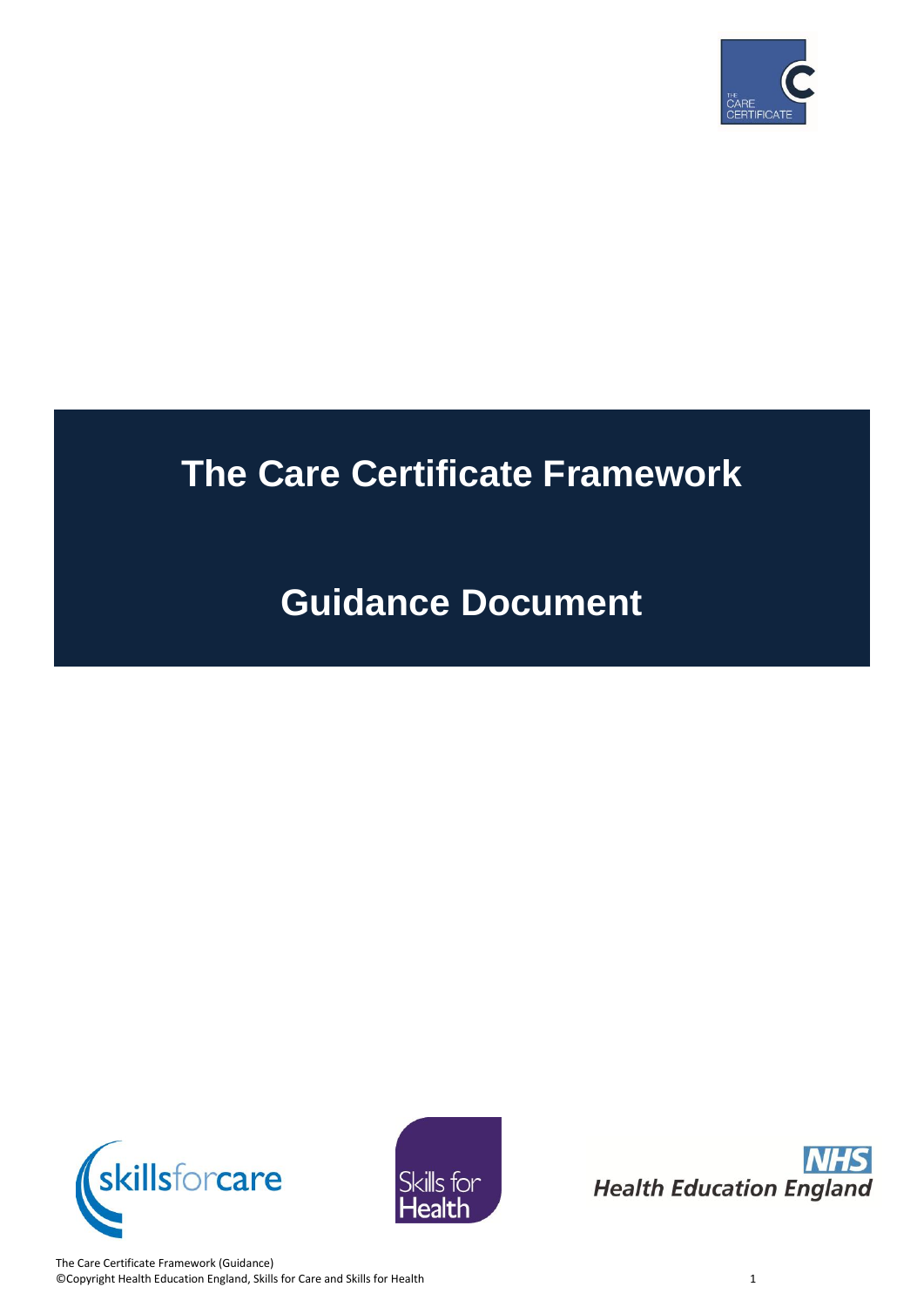

#### **Overall goal of the Care Certificate**

The introduction of the Care Certificate will provide clear evidence to employers, patients and people who receive care and support that the health or social care worker in front of them has been trained and developed to a specific set of standards and has been assessed for the skills, knowledge and behaviours to ensure that they provide compassionate and high quality care and support. This should reflect the elements common to these workforces and meet the requirement for providers of regulated activities to ensure that their staff are suitably trained. The term "trained" is used here as this was the term used by Camilla Cavendish. The approach used to deliver the learning required to meet the outcomes of the Care Certificate Framework and ensuring that there is a record of the assessment decisions that is auditable would be determined by the employer.

## **The Care Certificate Standards**

The Care certificate standards are:

- 1. Understand Your Role
- 2. Your Personal Development
- 3. Duty of Care
- 4. Equality and Diversity
- 5. Work in a Person Centred Way
- 6. Communication
- 7. Privacy and Dignity
- 8. Fluids and Nutrition

9. Awareness of Mental Health,

Dementia and Learning Disability

- 10.Safeguarding Adults
- 11.Safeguarding Children
- 12.Basic Life Support
- 13.Health and Safety
- 14.Handling Information
- 15.Infection Prevention and Control

## **Who Should Undertake the Care Certificate?**

Health Care Assistants, Assistant Practitioners, Care Support Workers and those giving support to clinical roles in the NHS where there is any direct contact with patients. Care Support Workers means Adult Social Care workers giving direct care in residential and nursing homes and hospices, home care workers and domiciliary care staff. These staff are referred to collectively as Healthcare Support Workers (HCSW) / Adult Social Care Workers (ASCW) in this document. Other roles may be included where achievement of **all** of the standards is possible. As some of these roles would be very different in health and social care it is up to the employer to decide whether the Care Certificate is appropriate. However, to be awarded the Care Certificate the person must meet all of the outcomes and assessment requirements for all 15 standards.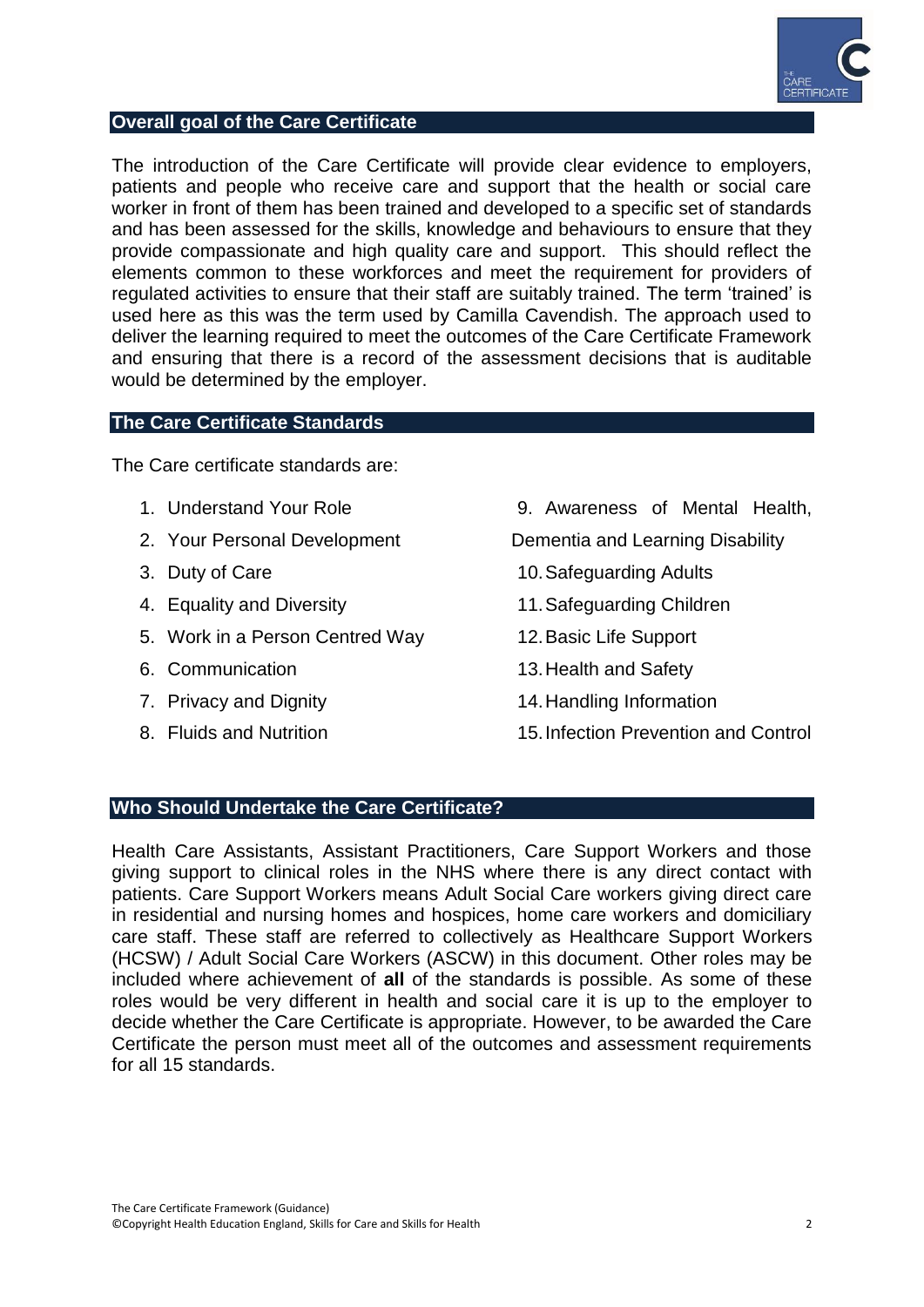

## **Principles of the Care Certificate**

The content of the Care Certificate must:

- Be applicable across health and social care, and be portable/transferable from sector to sector
- Work for all roles to which the certificate applies
- Build on the National Minimum Training Standards (NMTS) and the Common Induction Standards (CIS)
- Contain competences that can be mapped to existing qualifications in order to have creditable value
- Train people to know what is required of them to be caring, and equip them with the skills to be able to provide quality care

Therefore this work has identified the elements which are common to all roles, which are turned into measurable learning objectives and competences, where the assessment methodology is clearly set out and where clear guidance of expected behaviour is provided.

## **The Care Certificate in context**

Each HCSW/ASCW starting within a new role within the scope of this certificate is already expected to have training, education and assessment as part of their induction, within the first 12 weeks of employment. The Care Certificate will replace the National Minimum Training Standards (NMTS) and the Common Induction Standards (CIS) and provides the framework for these within Health and Social Care respectively.

The Care Certificate builds on these two frameworks and sets out explicitly the learning outcomes, competences and standards of behaviour that must be expected of a HCSW/ASCW in both sectors, ensuring that such a HCSW/ASCW is caring, compassionate and provides quality care. The Certificate also reflects how these behaviours are underpinned by the Chief Nursing Officer's 6Cs (care, compassion, competence, communication, courage and commitment).

The Care Certificate is a key component of the total induction which an employer must provide, legally and in order to meet the essential standards set out by the Care Quality Commission. Most notably the training and education of HCSW/ASCWs must be delivered to meet outcome 14 – "Supporting workers".

The Care Certificate is the start of the career journey for these staff groups and is only one element of the training and education that will make them ready to practice within their specific sector.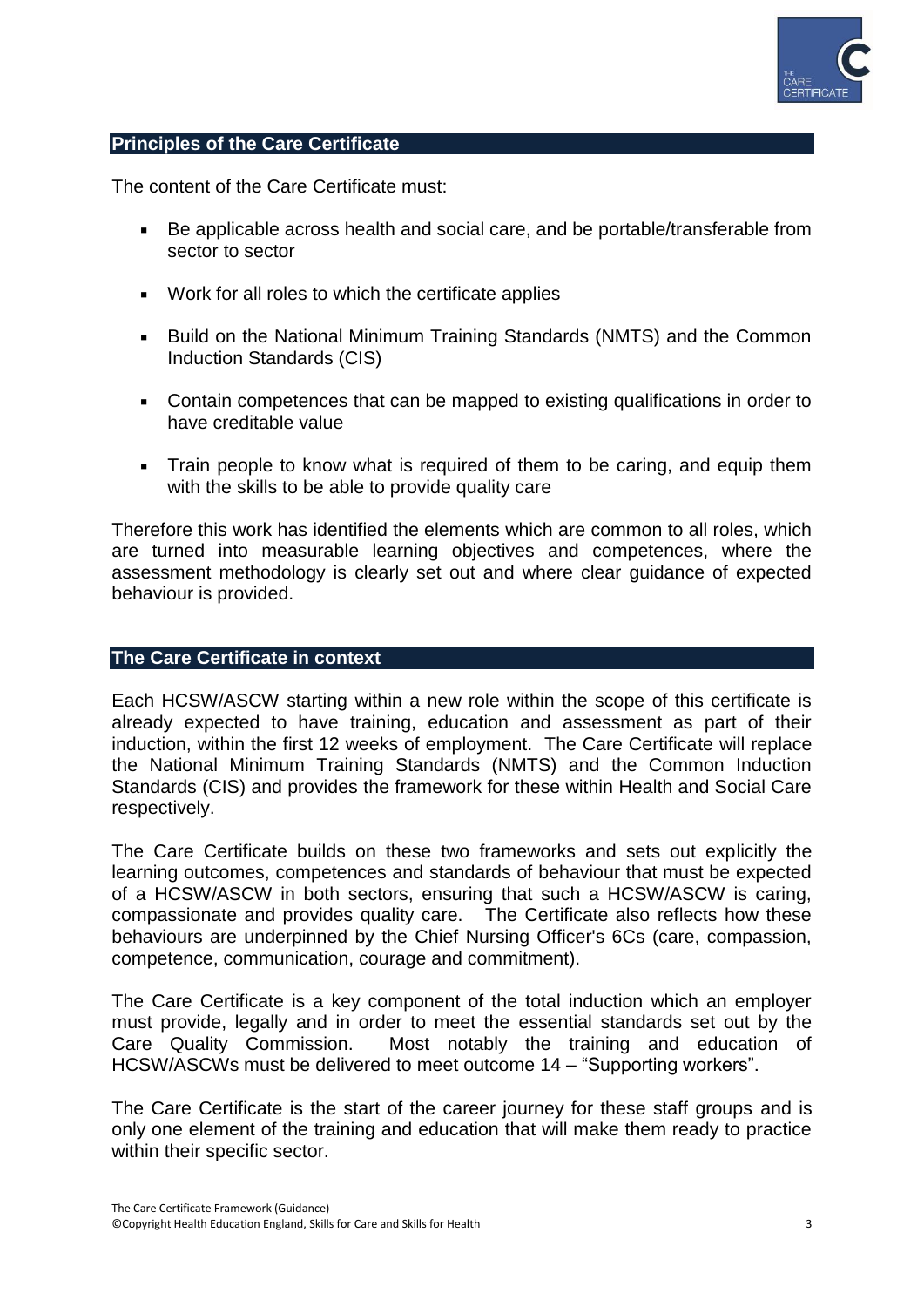

The Care Certificate does not replace employer induction specific to the environment in which practice will take place, nor will it focus on the specific skills and knowledge needed for a specific setting.

# **Supervision in the context of the Care Certificate**

Supervision might be undertaken by a manager or registered healthcare professional. The term "manager" is used to identify a person who may be in a position to supervise and or delegate to support workers. The term "Healthcare professional" refers to a registered healthcare professional from any profession. For the purposes of this paper the term "supervisor" is used to cover both health and social care

## **Supervision**

- The nature of supervision varies depending on the context, competency and activities being carried out by the HCSW/ASCW
- Whatever the case supervision must be on-going and appropriate for the experience of the HCSW/ASCW and the context in which they are working.

The supervision needed may be:

- Direct supervision the worker must be in the line of sight of the supervisor who is present to observe tasks and activities and can intervene immediately if required. Direct supervision should be maintained until the worker is assessed as being safe to leave alone with responsibility for people they support.
- Indirect /remote supervision where there is reliance on processes being in place to provide guidance and support without the supervisor actually being present. This requires the worker to
	- o Have had appropriate training
	- o Have been assessed as competent to perform the task safely and effectively without direct supervision (competence – knowledge, skills, attitudes and ability to practice)
	- o Know their limitations
	- o When and how to seek advice from the supervisor.

## **Phased sign off**

At some stage as staff become skilled in carrying out a particular task supervisors are able to recognise this by agreeing that when the staff member is carrying out this task they no longer require direct supervision

## **Levels of supervised practice**

 Good management practice and the assessment of performance require that even following certification supervisors will check and re-check periodically, whether levels of supervision and delegation remain appropriate using different techniques depending on the care setting. Examples might include: unannounced visits and spot checks. Therefore no HCSW/ASCW should be working totally unsupervised.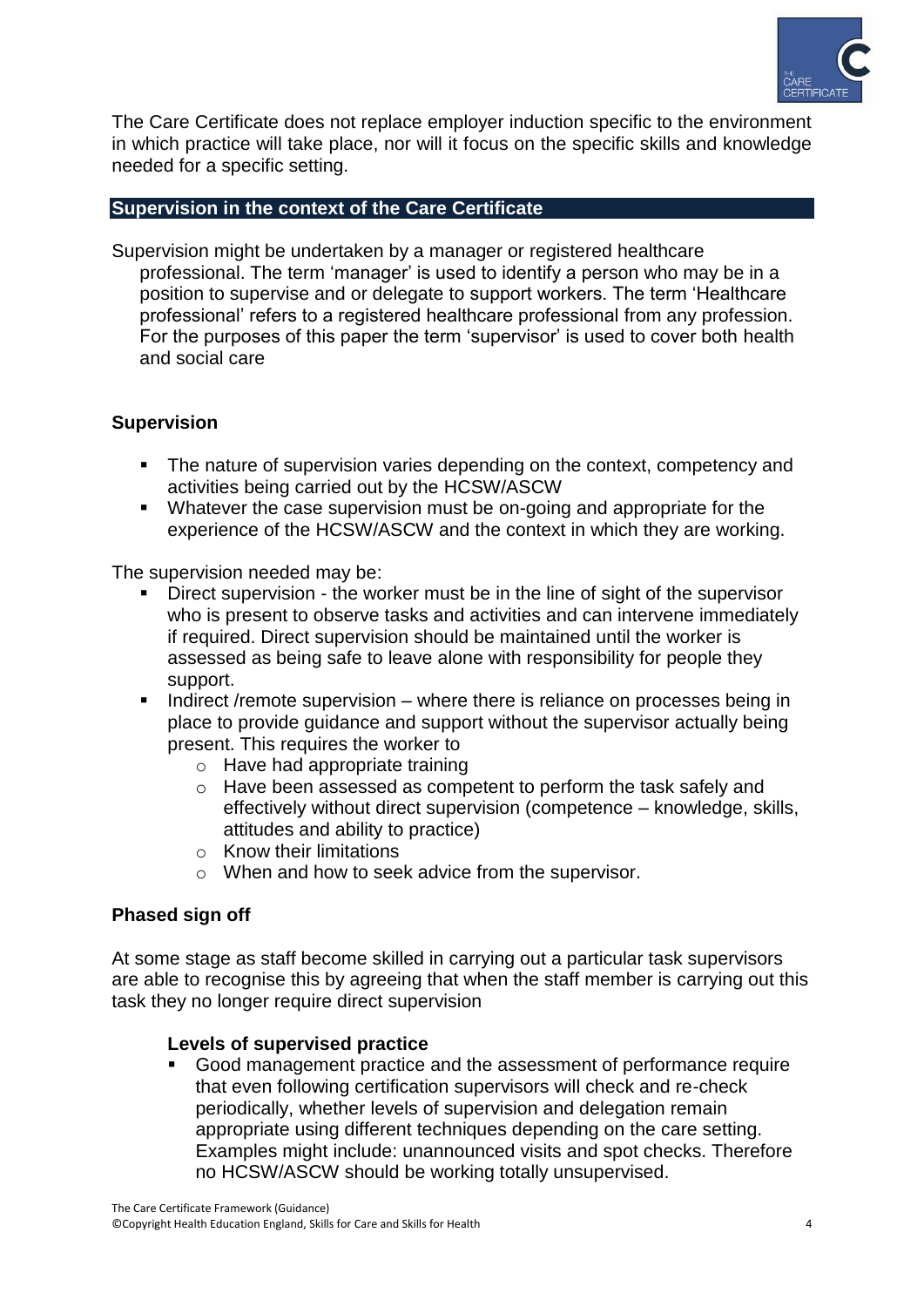

# **Delegation**

- Supervisors are accountable for the decision to delegate care.
- The primary reasons for delegation must always be to meet the needs of the person receiving care.
- Supervisors should not delegate tasks that are beyond the skills and experience of the worker. They should only delegate an aspect of care to a worker who has had appropriate training and whom they deem competent to perform the task.
- When the supervisor is delegating they must be assured that the person to whom they have delegated fully understands the nature of the delegated task particularly in relation to what is expected of them.
- Supervisors delegating tasks should make sure that everyone they are responsible for is appropriately supervised and supported. In circumstances where the supervisor delegating an aspect of care is not employed by the provider responsible for the person (for example a district nurse delegating care in a care home) then the delegator of care should ensure the person performing care is appropriately supported in their workplace.
- The supervisor should confirm that the outcome of any delegated task meets the required standard.
- The worker to whom care is delegated is responsible for ensuring their knowledge and skills match the delegated task. They should know their limitations and when to seek advice from the appropriate manager / professional in the event that circumstances change.

If these conditions have been met and an aspect of care is delegated, the person undertaking the delegate task becomes accountable for their actions and decisions. However, the supervisor remains accountable for the overall management of the person in their care.

The Care Certificate **is** the shared health and social care training, which must be completed and assessed, before new HCSW/ASCWs can practice without direct supervision. This may be done in a phased approach, as each HCSW/ASCW meets an individual standard their supervisor may allow them to practice with indirect or remote supervision against that standard.

## **Assessment**

The Assessor is the person responsible for making the decision on whether the HCSW/ASCW has met the Standard set out in the Care Certificate.

In order to be an Assessor the person must themselves be competent in the standard they are assessing. For some assessors this will be by virtue of holding a qualification related to the role for others it will be by virtue of the designation. However, this doesn"t mean that in every case the same person is competent to assess every standard. For example it may be necessary to use a different assessor to assess Standard 12 – Basic Life Support to any of the other Standards.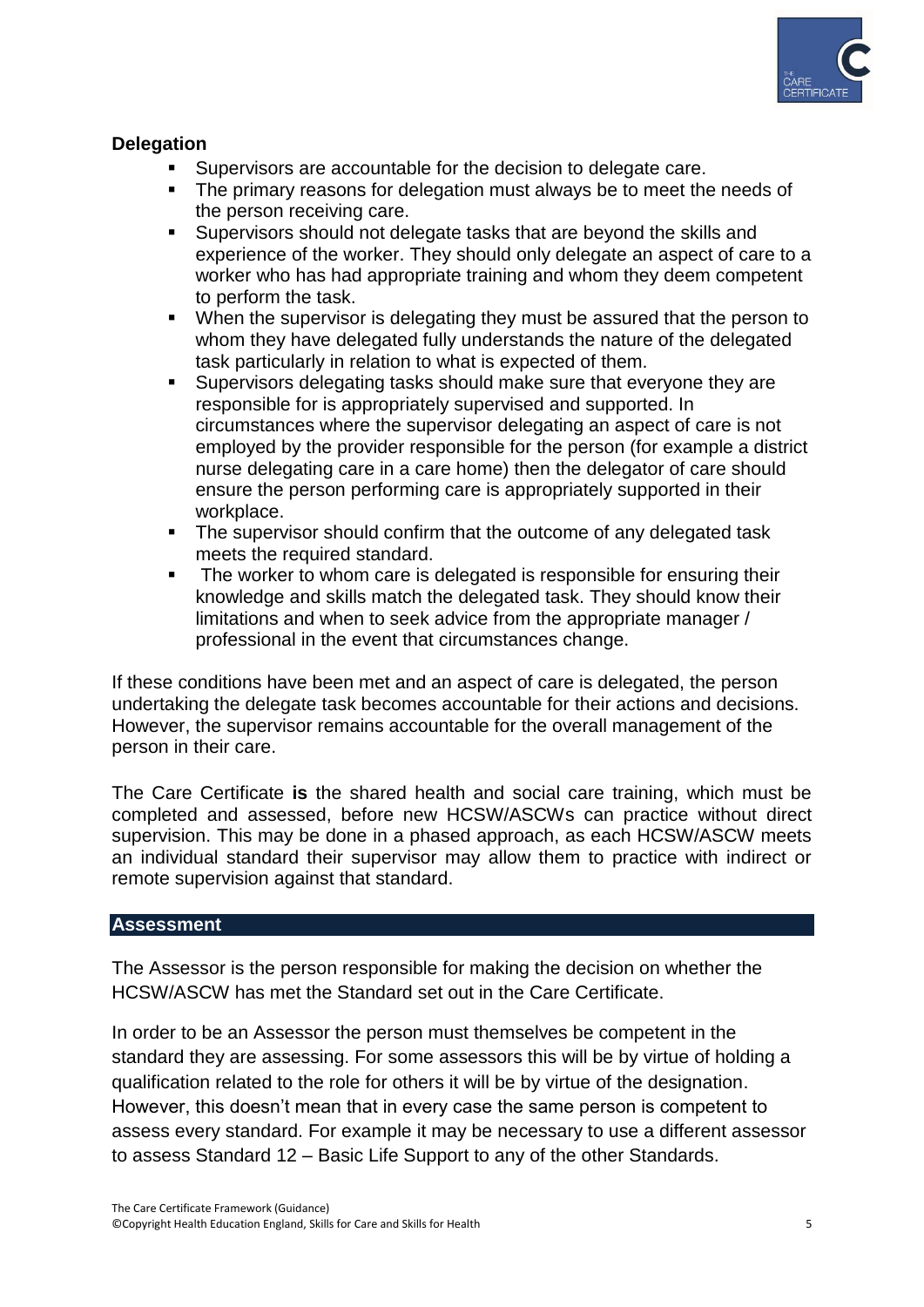

Some examples are in the table below:

Health Professional e.g. Nurse, Occupational Therapist, Physiotherapist, Dietician Social Worker

NVQ or QCF Diploma in Health and Social Care at Level 2 , 3 or 5

NVQ in Health or QCF Diploma in Clinical Healthcare Support or QCF Diploma in Allied Health Professional Support or QCF Diploma in Maternity and Paediatric **Support** 

Registered Manager Award

# **NB - The above are only examples and in no way reflect the breadth of qualifications used to confirm** occupational competence in health or adult social care.

Assessment can be part of the people management role or part of the responsibility they may have for assurance that staff are competent in their job role.

There is no requirement for assessors of the Care Certificate to hold any assessor qualification; the employer must be confident that the person with this responsibility is competent to assess. .We would suggest that where the assessor doesn"t hold a relevant qualification that they should be familiar with and work to the standard set out in the National Occupational Standard **LSILADD09** Assess learner achievement

The assessment of the Care Certificate should be as rigorous as the assessment of any formal qualification. The learner can't be 'part skilled' or 'have some knowledge' and meet the Standards.

Evidence must be:

- **Valid** relevant to the standards for which competence is claimed
- **Authentic** produced by the learner
- **Current** sufficiently recent for assessors to be confident that the learner still has that same level of skills or knowledge
- **Reliable** genuinely representative of the learner"s knowledge and skills
- **Sufficient** meets in full all the requirements of the standards

One of the most frequently raised questions in regard to work place learning is "How much evidence is enough (sufficient) to meet the Standard?" The evidence is **sufficient** when the assessor is confident that the learner has met the Standard. This decision is a judgement of the individual assessor.

Whilst it's not a requirement some employers may choose to introduce a system of standardisation where different assessors come together to review the evidence they have used to make a judgement and compare the quality, how much evidence was used, the type of evidence used and come to a common understanding of the what is sufficient. With national qualifications a further layer of standardisation is also in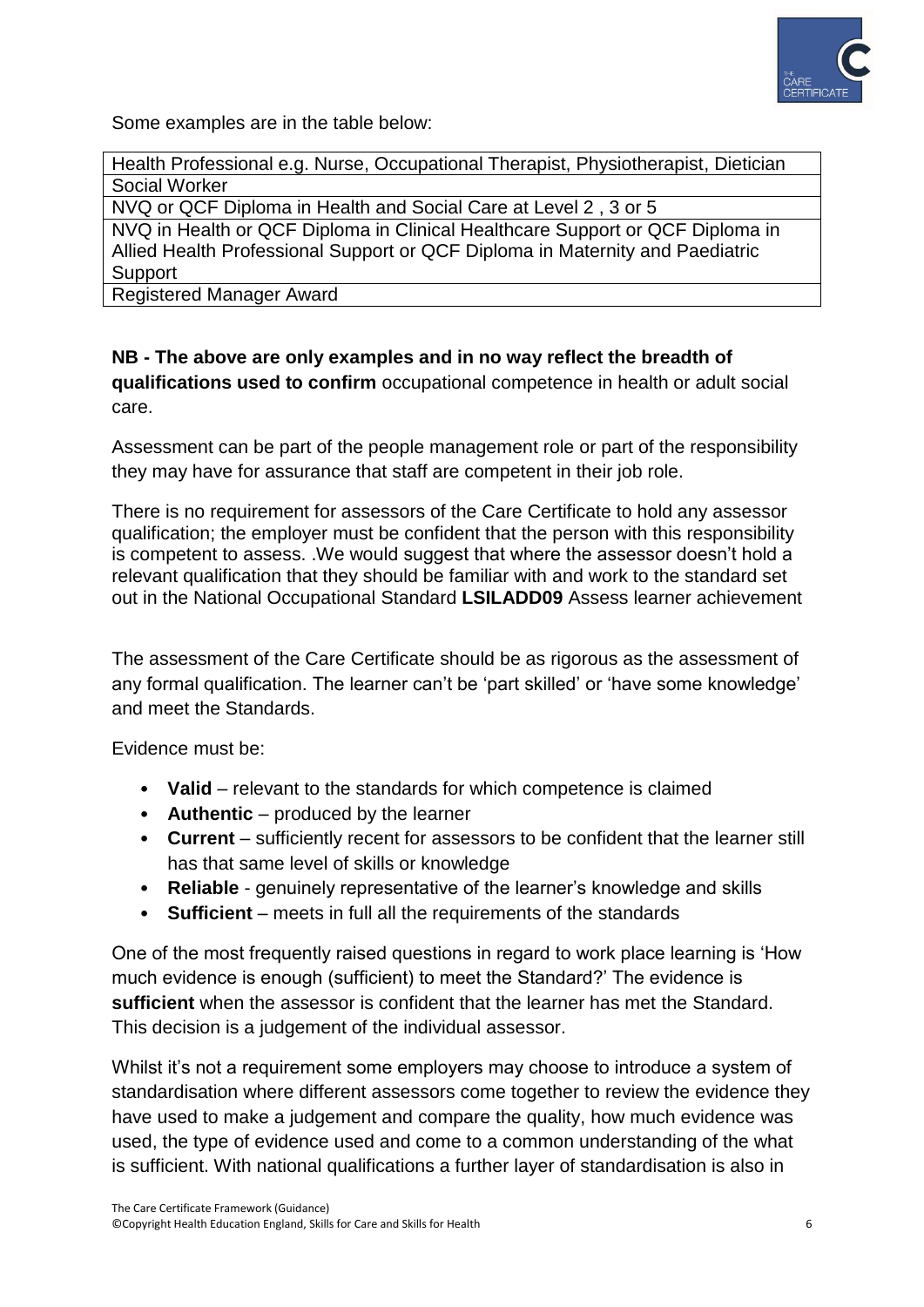

place where the External Quality Assurance will look at this across multiple providers. Again employers may choose to group together to hold standardisation meetings across a geographic area.

# **Assessment of Performance**

Evidence of performance prefixed with words such as 'demonstrate,' 'take steps to,' 'use' or 'show' must be undertaken in the workplace during the learners real work activity and observed by the assessor unless the use of simulation is expressly allowed. Learners can practice and develop their new skills in a classroom/ skills lab or similar setting but where possible the assessment evidence must be collected during real work activity. Simulated evidence can only be used where the evidence could not reasonably be assessed in a real work situation or is unlikely to occur during the induction period for example basic life support. It is not permissible to use Skype or other forms of video evidence when assessing performance.

All performance required to meet the Standards must be assessed and no evidence of prior experience is allowed. The exception to this is Basic Life Support. Depending on the role and the Level of Basic Life Support training the individual is required to have it may be appropriate to recognise prior learning where this can be clearly evidenced and is within the recommended refresher period. Assessment of competence in Basic Life Support must be by observation in a simulated setting an appropriate training model.

As the Assessor you may also want to seek the views of work colleagues, patients or service users when making the judgment on the person's performance but the final decision still lies with you on whether the person has met the outcome required.

# **Assessment of Knowledge and Understanding**

Assessment of knowledge and understanding is prefixed with verbs such as "describe," "explain," "define," "list," or "identify" and can be undertaken using written or verbal evidence such as the workbook, written questions, case studies or sound files. Again it would not be appropriate to specify in the Standards the volume of evidence needed.

There is no "best way" to assess. Each assessment should be appropriate to the employment setting (e.g. domiciliary care, residential, hospital or community healthcare setting), the learner and the outcomes to be assessed. There is no requirement for any end testing.

Likewise there is no maximum number of "attempts". Each employer must determine what is appropriate and what action to take if someone is not able to meet the standards having been given the appropriate level of support to do so.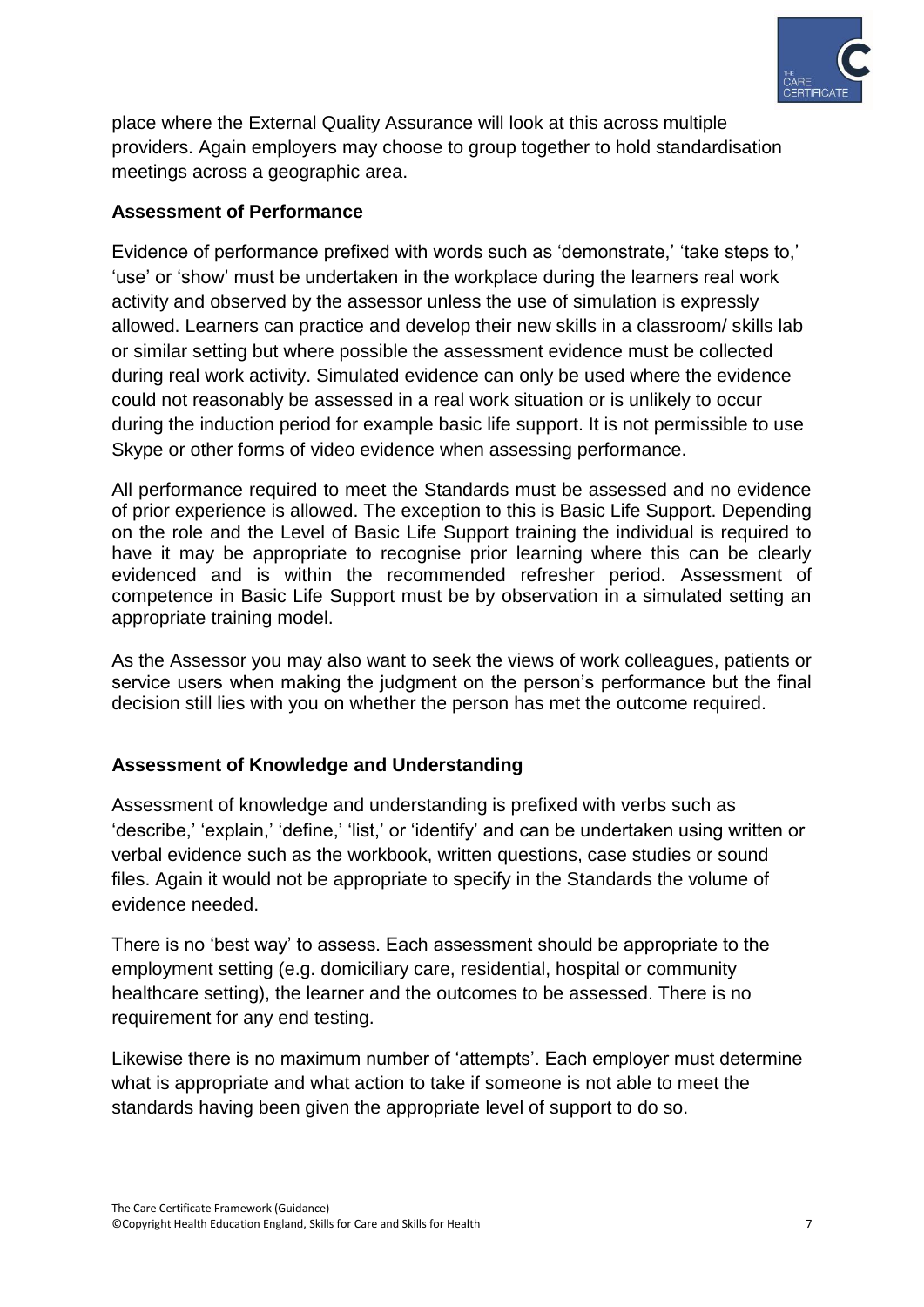

Assessment evidence can include but is not restricted to:

- Observation records
- Oral or written answers to questions
- **Small project such as a poster presentation**
- **Multiple choice questions**
- Record of simulated activity

Certificates of Attendance, attendance on study days or e-learning without assessment of what has been learnt is **not** evidence toward achievement of the Care Certificate.

# **Holistic Assessment**

Whilst each of the Standards in the Care Certificate is independent they are also in many instances inter-related. For example communication is an independent standard but communication skills will be used when the worker is interacting with patients and service users across almost all the other Care Certificate Standards. Similarly a Duty of Care will underpin everything the worker does. This means that whilst it is possible to assess each Standard separately it is much more efficient to use the same evidence to meet different Standards as far as possible.

This is called holistic assessment and can be used where learning or performance objectives are inter-related.

You should take every opportunity to assess holistically and proportionally. Evidence generated during the course of an assessment maybe used to evidence achievement of more than one standard in the Care Certificate. Where appropriate the same evidence may also be used towards achievement of QCF qualifications and Apprenticeships. Mapping against the NOS, NMTS/CIS and QCF units is contained in a separate document.

# **Recording Assessment Decisions**

Documentation of assessment and evidence of practice is the responsibility of the HCSW/ASCW and their employer; the evidence may recorded in a workbook, portfolio or on line. This document will be used in gathering evidence for the Care Certificate and in terms of portability can be used as evidence when changing roles or moving between employers.

It will also be a place where workers can document their continuing training, education. This methodology brings these roles in line with professional roles in both health and social care.

The recording method should also be used to gather assessment information from peers and supervisor. It should include feedback from the patient/people who receive care and support as part of an on-going appraisal and development process.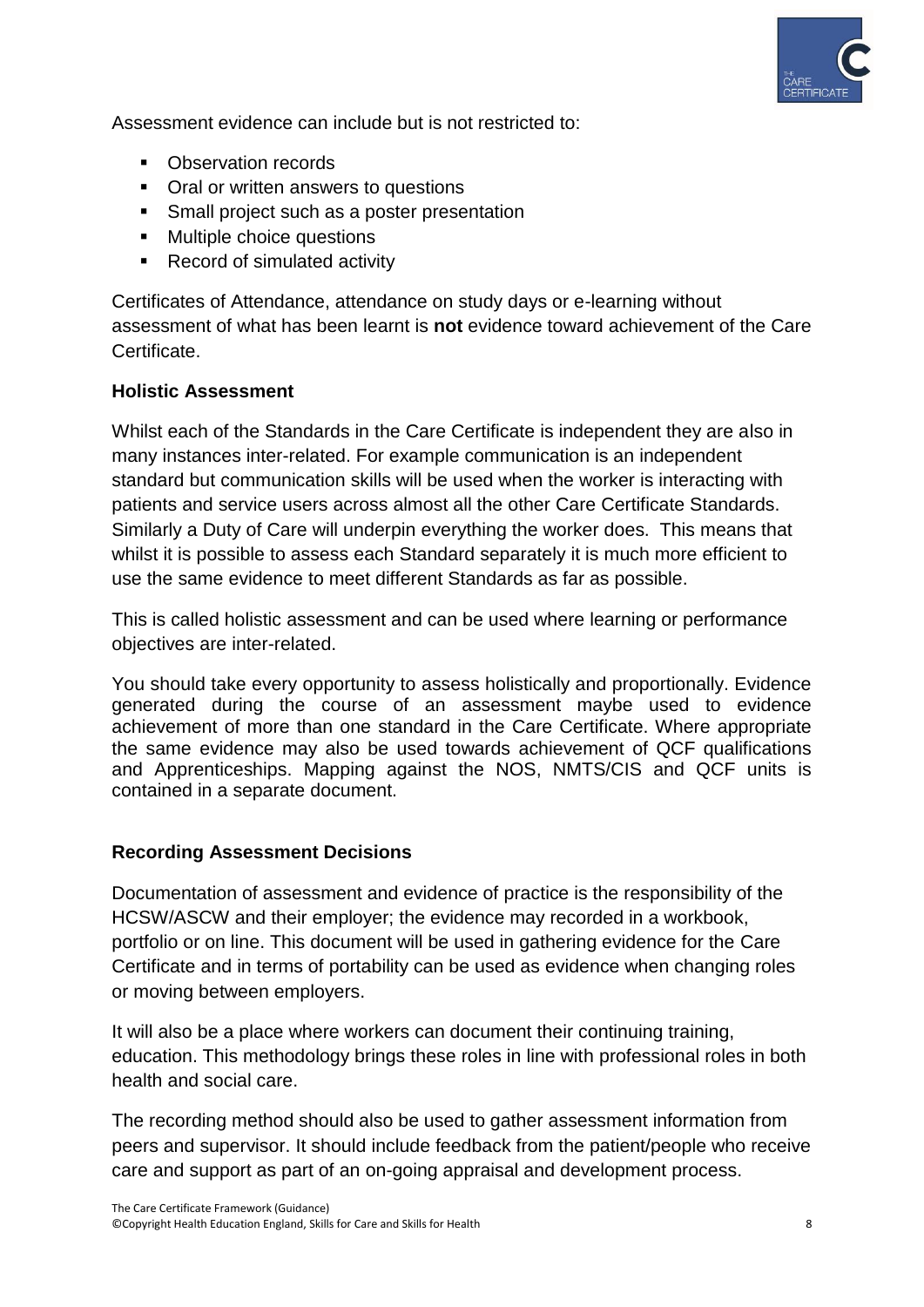

#### **Quality Assurance of the Care Certificate**

The employer is responsible for assuring the quality of the teaching and assessment of the Care Certificate. The Registered Manager in Adult Social Care or named person in a health employer will sign off the HCSW/ ASCW as having successfully met all the standards to achieve the Care Certificate.

The Registered Manager/ named person must assure themselves that the standard of teaching and assessment is of sufficient quality that they can be confident that the HCSW/ASCW has fully met the standard.

The outcomes of the Care Certificate will be quality assured via the CQCs existing methodology in reviewing its essential standards.

## **Award of the Care Certificate**

Will be via the employer using the approved national template.

## **Certification**

This should be recorded by the employer and where possible made accessible via a national system. For example NHS Trusts that use it can do this via the Electronic Staff Record. Where the employer does not use a national system the record must be maintained locally and made available where appropriate for inspection purposes.

#### **Accreditation**

It is not the intention or expectation that the Care Certificate will be accredited as a national qualification. The Care Certificate does not require local accreditation by any awarding body or Higher Education Institution, and there is no requirement for it to have external quality assurance. However individual employers may wish to seek accreditation of the learning or external quality assurance.

It is however an expectation that the Care Certificate would provide evidence towards QCF qualifications and Apprenticeships across both Health and Social Care. This framework provides indicative mapping to the relevant QCF units.